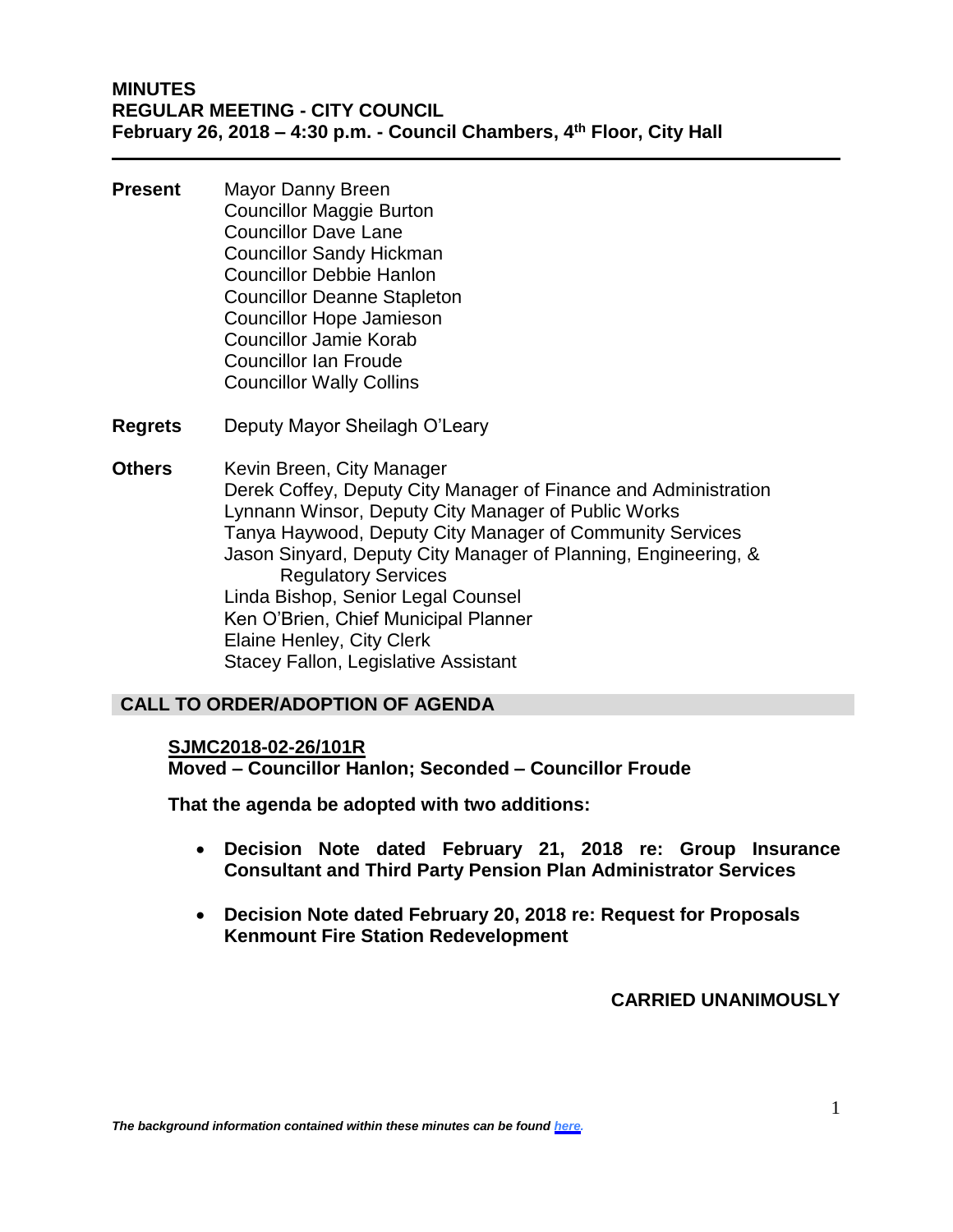# **ADOPTION OF MINUTES**

# **SJMC2018-02-26/102R**

# **Moved – Councillor Burton; Seconded – Councillor Lane**

**That the minutes of February 19, 2018 be adopted as presented.**

# **CARRIED UNANIMOUSLY**

## **COMMITTEE REPORTS**

## **Development Committee Report – February 20, 2018**

Council considered the above noted report and the recommendations therein with a small amendment to the recommendations in Item number five and six.

**1. Crown Land Lease for Agricultural Use - CRW1800008 - 452 Pipeline Road**

**SJMC2018-02-26/103R Moved – Councillor Burton; Seconded – Councillor Collins**

**That since the staff report satisfies the requirement for a Land-Use Assessment Report (LUAR), Council approve the application subject to a Conservation Plan. That the land shall not be disturbed within 50 metres of the stream that flows through the property. This will ensure that the stream is protected from siltation and runoff.**

## **CARRIED UNANIMOUSLY**

The Mayor requested that the Deputy City Manager of Planning, Engineering, &

Regulatory Services have staff present the wetland study at a future Committee of the Whole.

**2. Crown Land Crown land Grant for extension of Industrial Use - CRW1800007 398 Incinerator Road - Newco Metal & Auto Recycling Ltd.**

> **SJMC2018-02-26/104R Moved – Councillor Burton; Seconded – Councillor Collins**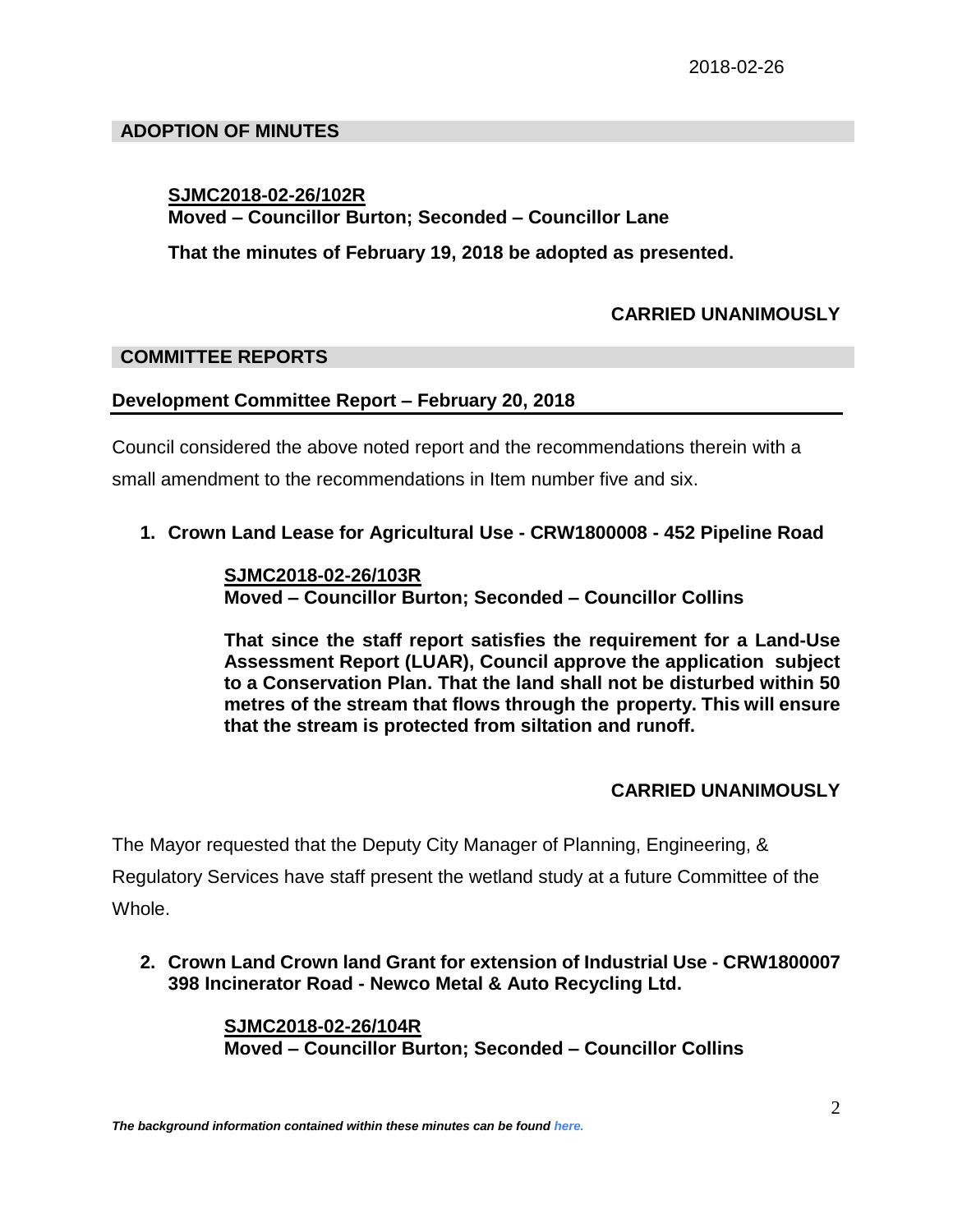**That Council approve the Crown Land Grant Amendment.** 

## **CARRIED UNANIMOUSLY**

**3. Crown land License for Floatplane Landing Area - CRW1800005 - 11 Paddy's Pond Place.**

> **SJMC2018-02-26/105R Moved – Councillor Burton; Seconded – Councillor Collins**

**That Council approve the Crown Land License.** 

# **CARRIED UNANIMOUSLY**

**4. Proposed Senior's Affordable Housing - INT1800020 42 Bannerman Street - Cochrane Street Church.**

> **SJMC2018-02-26/106R Moved – Councillor Burton; Seconded – Councillor Collins**

**That Council approve the application for Parking Relief in accordance with its authority under the St. John's Development Regulations.**

## **CARRIED UNANIMOUSLY**

**5. Crown Land Grant to Reconstruct Wharf – 1300124 - 31 Barrow's Road**

**SJMC2018-02-26/107R Moved – Councillor Burton; Seconded – Councillor Jamieson**

**That Council approve the Crown Land Grant Referral with the condition that no development approval will be granted without the submission and review of a development application and detailed plans of the site. This is also, subject to compliance with the Quidi Vidi Village design guidelines and overlay zone recommendations in keeping with the recommendation put forward for Long Harbor holdings.** 

## **CARRIED UNANIMOUSLY**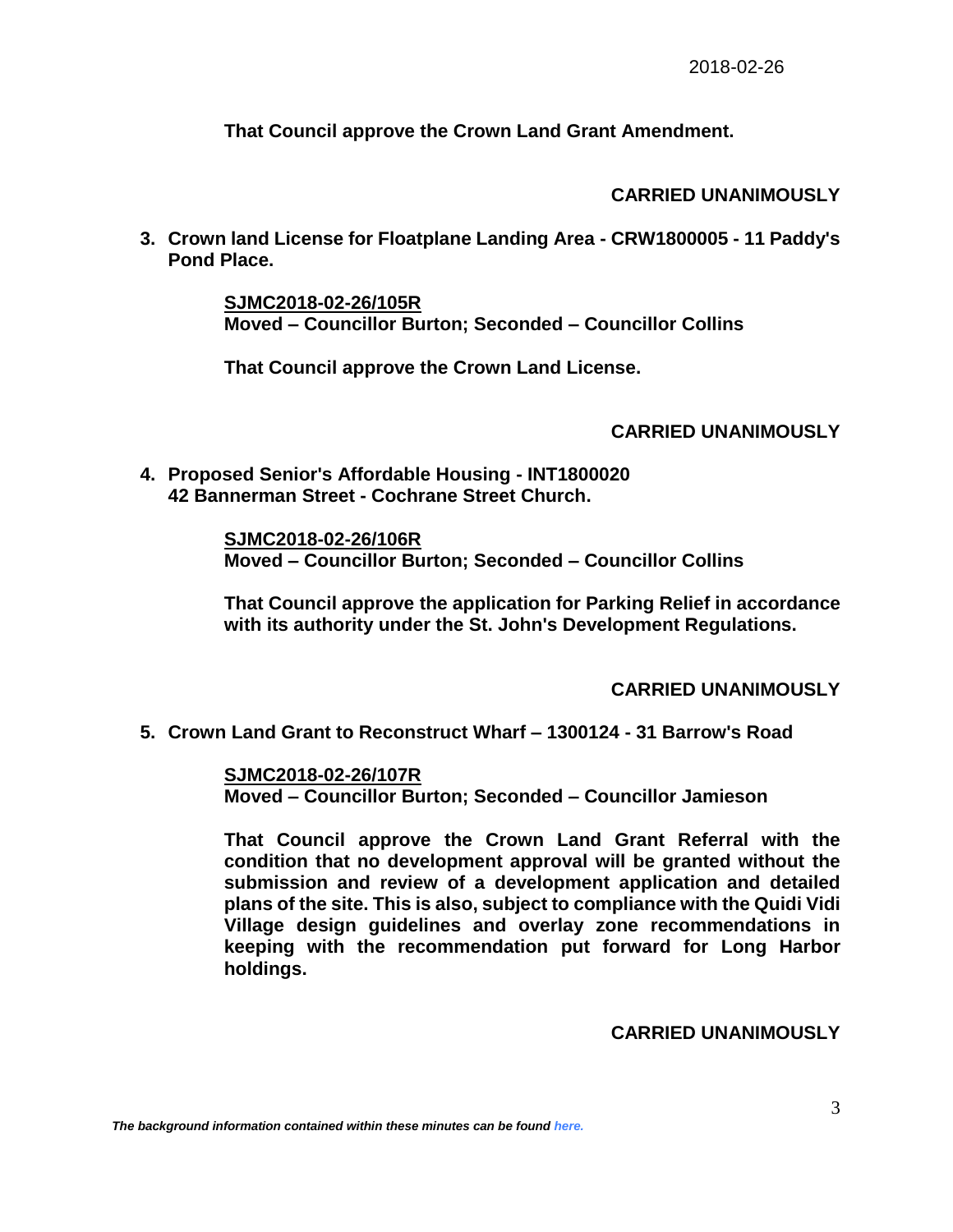**6. Proposed Crown Land Grant to Reconstruct & Extend Wharf – 1300187 - 27 Barrow's Road.**

> **SJMC2018-02-26/108R Moved – Councillor Burton; Seconded – Councillor Jamieson**

**That Council approve the Crown Land Grant Referral with the condition that no development approval will be granted without the submission and review of a development application and detailed plans of the site. This is also, subject to compliance with the Quidi Vidi Village design guidelines and overlay zone recommendations in keeping with the recommendation put forward for Long Harbor holdings.** 

### **CARRIED UNANIMOUSLY**

### **DEVELOPMENT PERMITS LIST**

Council considered as information, the above noted for the period of February 15, 2018 to February 22, 2018.

#### **BUILDING PERMITS LIST**

Council considered, for approval, the above noted for the period of February 15, 2018 to February 22, 2018.

### **SJMC2018-02-26/109R**

**Moved – Councillor Hanlon; Seconded – Councillor Korab**

**That the building permits list dated February 15, 2018 to February 22, 2018 be adopted as presented.**

### **CARRIED UNANIMOUSLY**

### **REQUISITIONS, PAYROLLS AND ACCOUNTS**

Council considered the requisitions, payrolls and accounts for the week ending January 31, 2018.

## **SJMC2018-02-26/110R Moved – Councillor Hanlon; Seconded – Deputy Mayor O'Leary**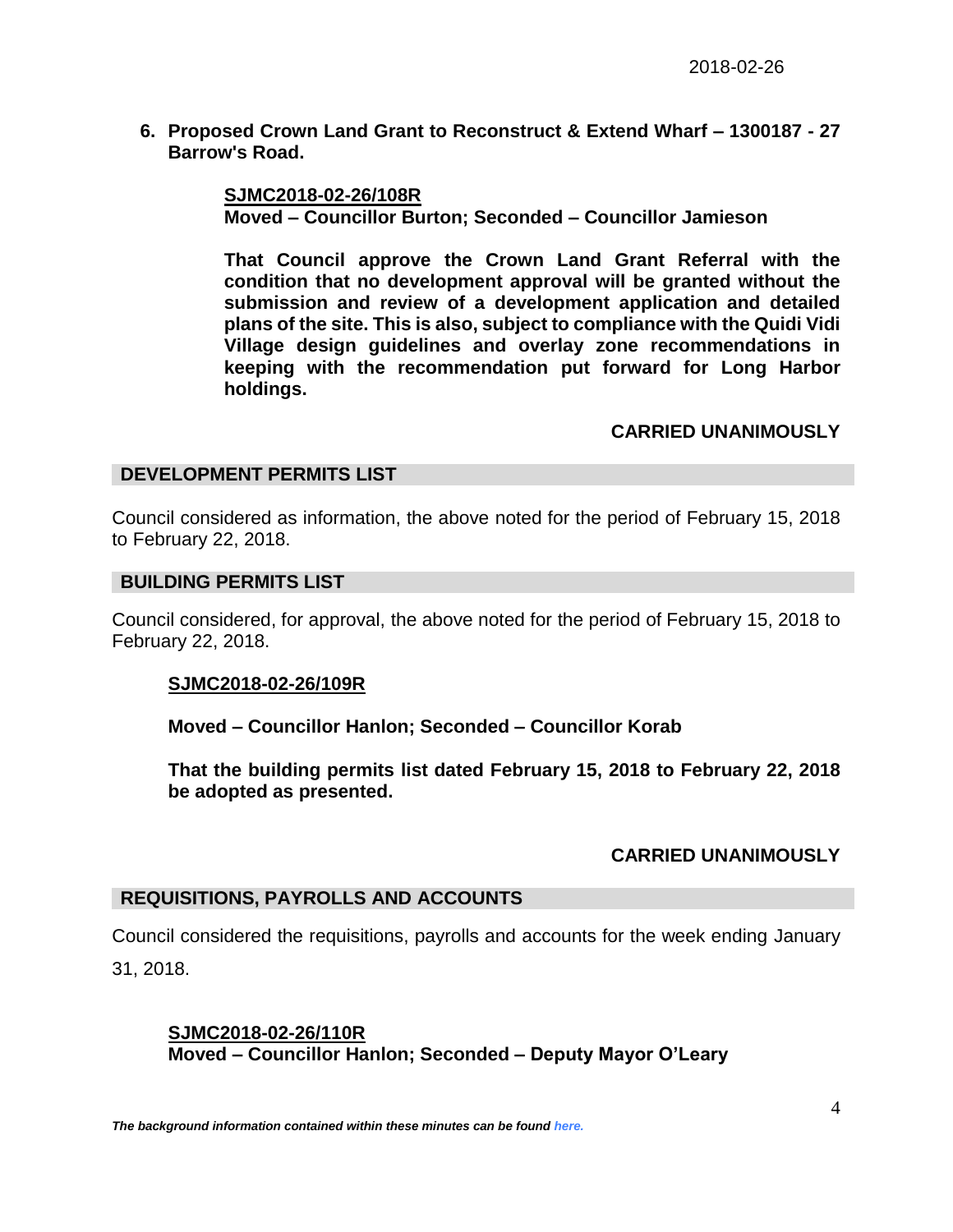## **That the requisitions, payrolls and accounts for the week ending February 21, 2018 in the amount of \$ 5,021,686.04 be approved as presented.**

# **CARRIED UNANIMOUSLY**

#### **NOTICES OF MOTION, RESOLUTIONS, QUESTIONS AND PETITIONS**

Councillor Jamieson presented a Notice of Motion as follows:

**TAKE NOTICE** that I will at the next regular meeting of the St. John's Municipal Council move a motion to adopt a Heritage Designation By-Law for the following property so as to have the building situate on this property designated as a Heritage Building:

23 King's Bridge Road, Parcel ID #37933

DATED at St. John's, NL this 26th day of February, 2018**.**

#### **OTHER BUSINESS**

**Decision Note dated February 21, 2018 re: Group Insurance Consultant and Third Party Pension Plan Administrator Services** 

Council considered the above noted.

**SJMC2018-02-26/111R Moved – Councillor Lane; Seconded – Councillor Burton**

**That Council offer a contract extension to Johnson Inc. as the City's Group Insurance Consultant and Third Party Pension Plan Administration provider.**

### **CARRIED UNANIMOUSLY**

**Decision Note dated February 20, 2018 re: Request for Proposals Kenmount Fire Station Redevelopment**

Council considered the above noted.

**SJMC2018-02-26/111R Moved – Councillor Hickman; Seconded – Councillor Hanlon**